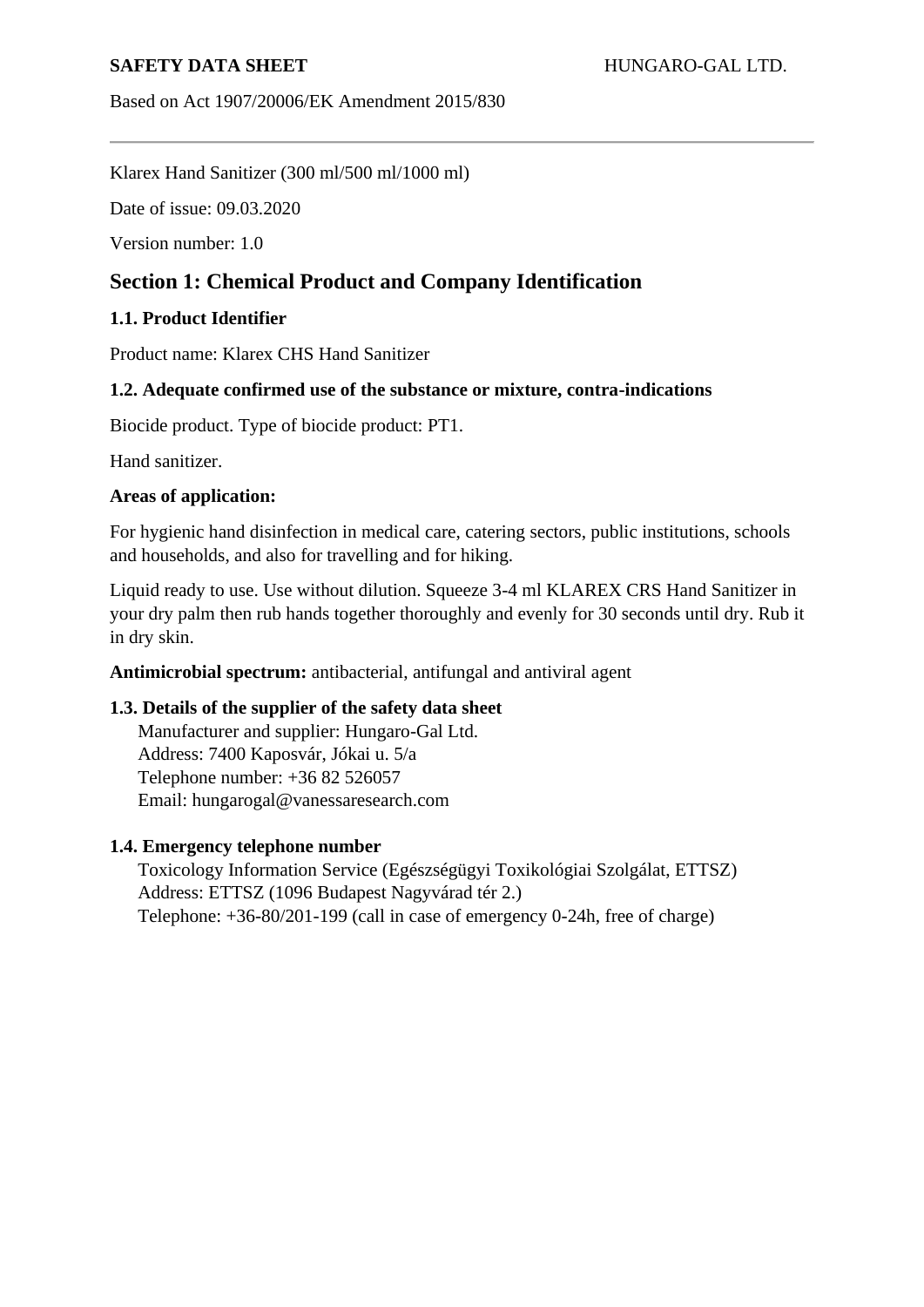Based on Act 1907/20006/EK Amendment 2015/830

# **Section 2: Hazards Identification**

### **2.1. Classification of the substance or mixture**

Definition of the product: mixture

Classification according to 1272/2008

Classification:

Flam. Liq. H225

Eye Dam. 1, H318

The Full Text for Classification and all Hazard Statements in Section 16.

## **2.2. Label elements**

**Pictogram(s)**

GH<sub>S</sub>02



GHS05



**Signal word:** Warning

### **Hazard Statements:**

H225 – Highly flammable liquid and vapour.

H318 – Causes serious eye damage.

### **Precautionary Statements:**

P101 – If medical advice is needed, have product container or label at hand.

P102 – Keep out of reach of children.

P210 – Keep away from heat, hot surfaces, sparks, open flames and other ignition sources. No smoking.

P403+P235 – Store in a well-ventilated place. Keep cool.

P305+P351+P338 – IF IN EYES: Rinse cautiously with water for several minutes. Remove contact lenses, if present and easy to do. Continue rinsing.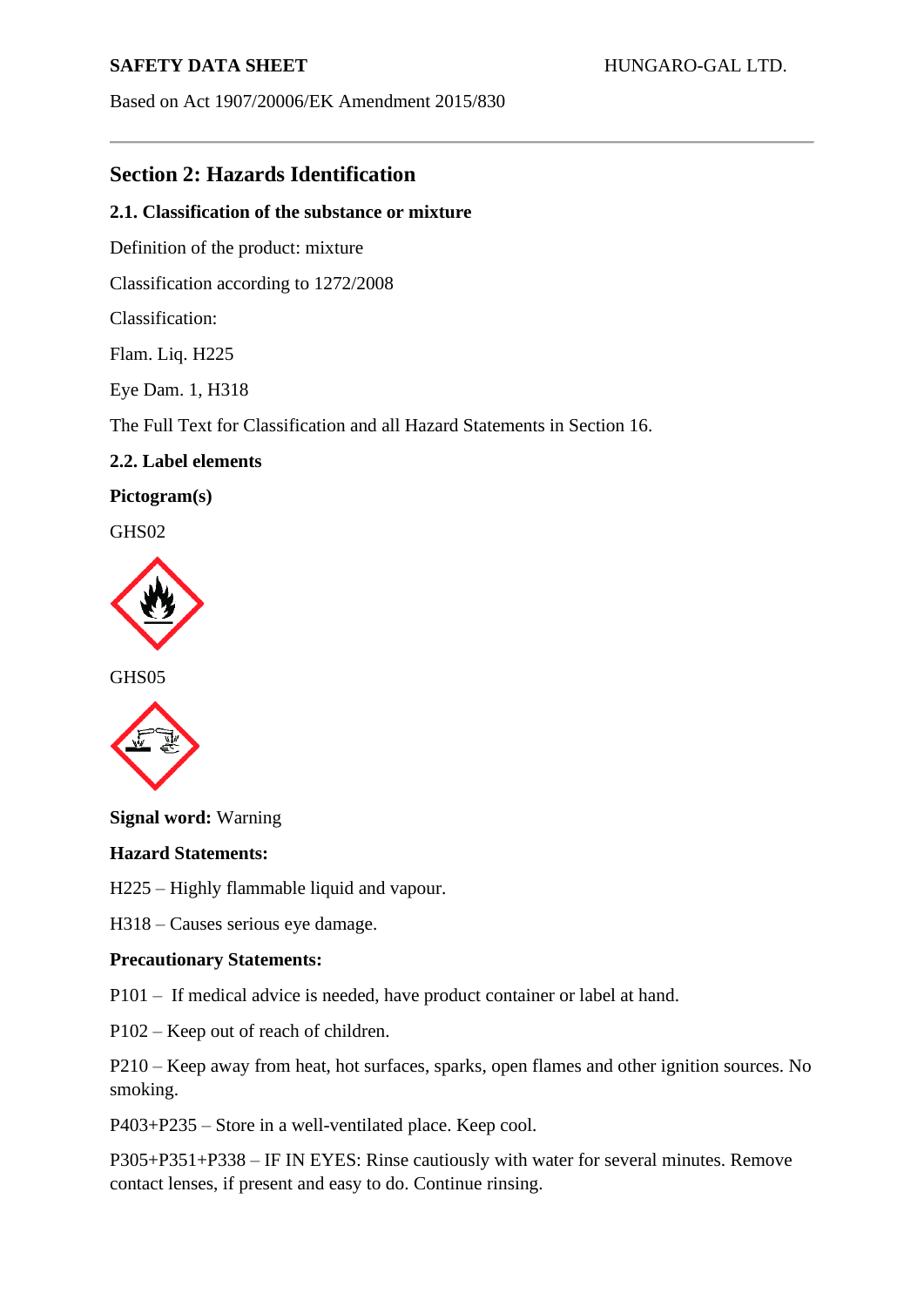Based on Act 1907/20006/EK Amendment 2015/830

P501 – Dispose of contents/container according to Act 225/2015. (VIII.7.) and 72/2013. (VIII.27.) VM.

**Other warning:** For external use only. Do not use for the disinfection of mucosa and around the eyes. Do not use on injured skin.

#### **2.3. Other Hazard**

None known.

# **Section 3: Composition/Information on Ingredients**

### **3.1. Mixtures**

| <b>Ingredients</b>   | <b>CAS</b><br>number | EU number | <b>REACH</b><br>registration<br>number | <b>Concentration</b><br>$v/v\%$ | <b>Classification</b>                                                                                                                                             | H-phrases                                                     |
|----------------------|----------------------|-----------|----------------------------------------|---------------------------------|-------------------------------------------------------------------------------------------------------------------------------------------------------------------|---------------------------------------------------------------|
| Ethanol              | $64 - 17 - 5$        | 200-578-6 | $01 -$<br>2119457610-<br>43            | 80%                             | Flam. Liq. 2.<br>(based on<br>harmonized<br>class.)<br>Eye Irrit. 2.<br>(based on<br>Manufacturer<br>MSDS)                                                        | H <sub>225</sub><br>H319                                      |
| Hydrogen<br>peroxide | 7722-84-1            | 231-765-0 | $01 -$<br>2119485845-<br>22-XXXX       | 0.125%                          | $Ox$ . Liq. 1<br>Acute Tox. 4<br>Acute Tox. 4<br>$(*)$<br>Skin Corr. 1A<br>(based on<br>harmonized<br>class.)<br>Eye Dam: 1<br>(based on<br>Manufacturer<br>MSDS) | H <sub>271</sub><br>H <sub>3</sub> 02<br>H332<br>H314<br>H318 |

The Full Text for Classification and all Hazard Statements in Section 16.

Based on the current legal principles other ingredients of the mixture are either considered as non-hazardous components or their concentration in the mixture does not reach the level above which their presence is to be listed in the section of hazard classifications or is to be taken into consideration.

The exposure limits at the workplace, if available, are listed in Section 8.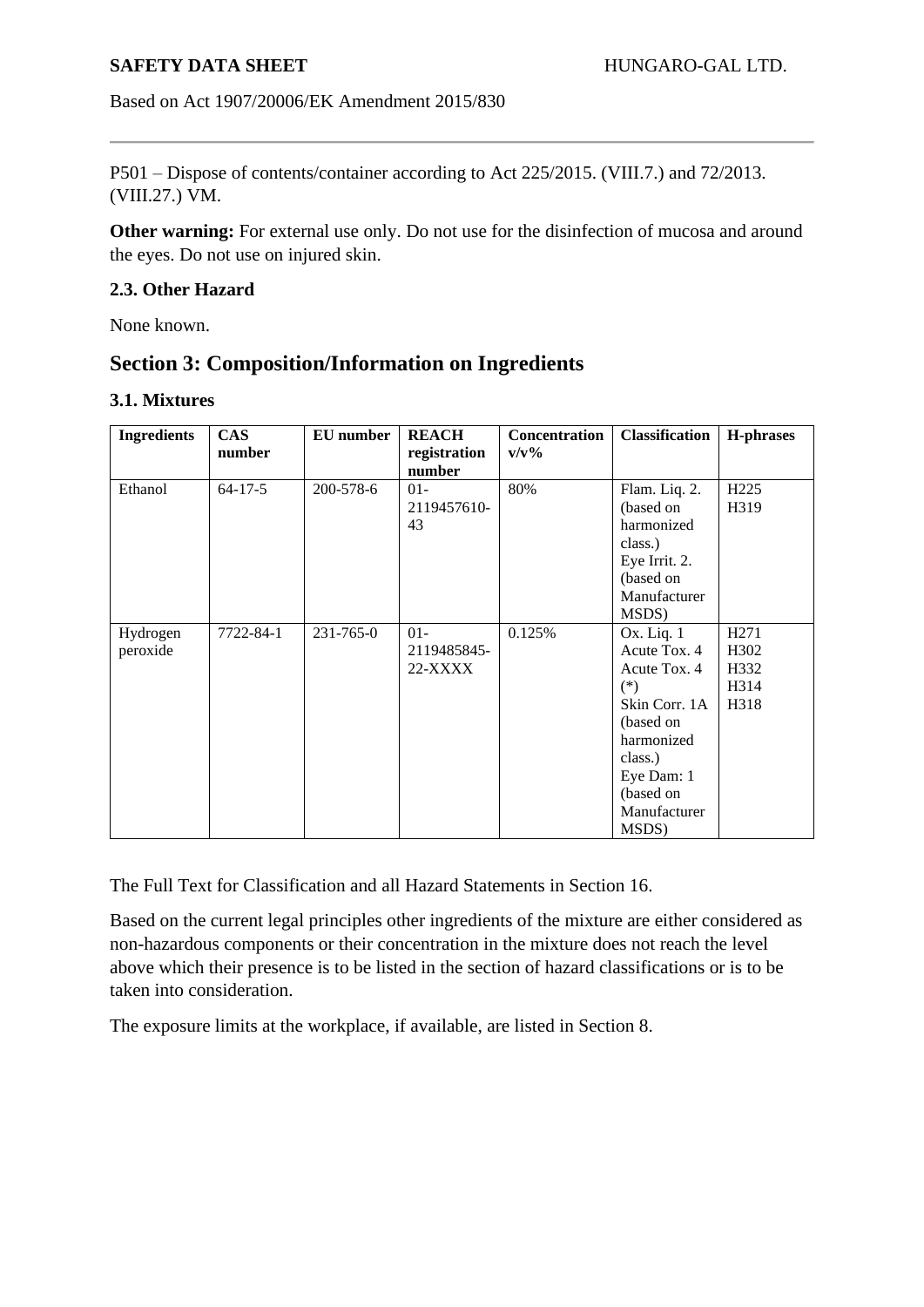Based on Act 1907/20006/EK Amendment 2015/830

# **Section 4: First-aid Measures**

Description of first-aid measures

Avoid eye contact and do not use on mucosa or injured skin. If any of these occurred, rinse with plenty of clean water for 10-15 minutes and get medical advice.

| If inhaled        | Remove person to fresh air loosen tight        |
|-------------------|------------------------------------------------|
|                   | clothes and ensure convenient position. If     |
|                   | necessary, artificial respiration is to be     |
|                   | applied. In case of any complaint, the         |
|                   | affected person shall be taken to a doctor.    |
| If swallowed      | If the affected person is conscious, mouth is  |
|                   | to be rinse thoroughly and he/she shall drink  |
|                   | water (2-4 cups). Immediately call a doctor.   |
| If on skin        | Not relevant if used properly.                 |
| <b>IF IN EYES</b> | Remove substance by rinsing cautiously         |
|                   | with water for 10-15 minutes while             |
|                   | constantly moving eyeballs. Remove contact     |
|                   | lenses, if present and easy to do. Ask for the |
|                   | advice of an eye specialist.                   |

## **4.2. Most important symptoms and effects, both acute and delayed**

## **If swallowed**

Irritation, headache, confusion, dizziness, faint.

## **If inhaled**

Cough, headache, tiredness, somnolence.

### **If on skin**

Skin might become dry.

### **If in eyes**

Redness, pain, irritation.

## **4.3. Indication of immediate medical attention and special treatment needed**

No available data.

Symptomatic treatment.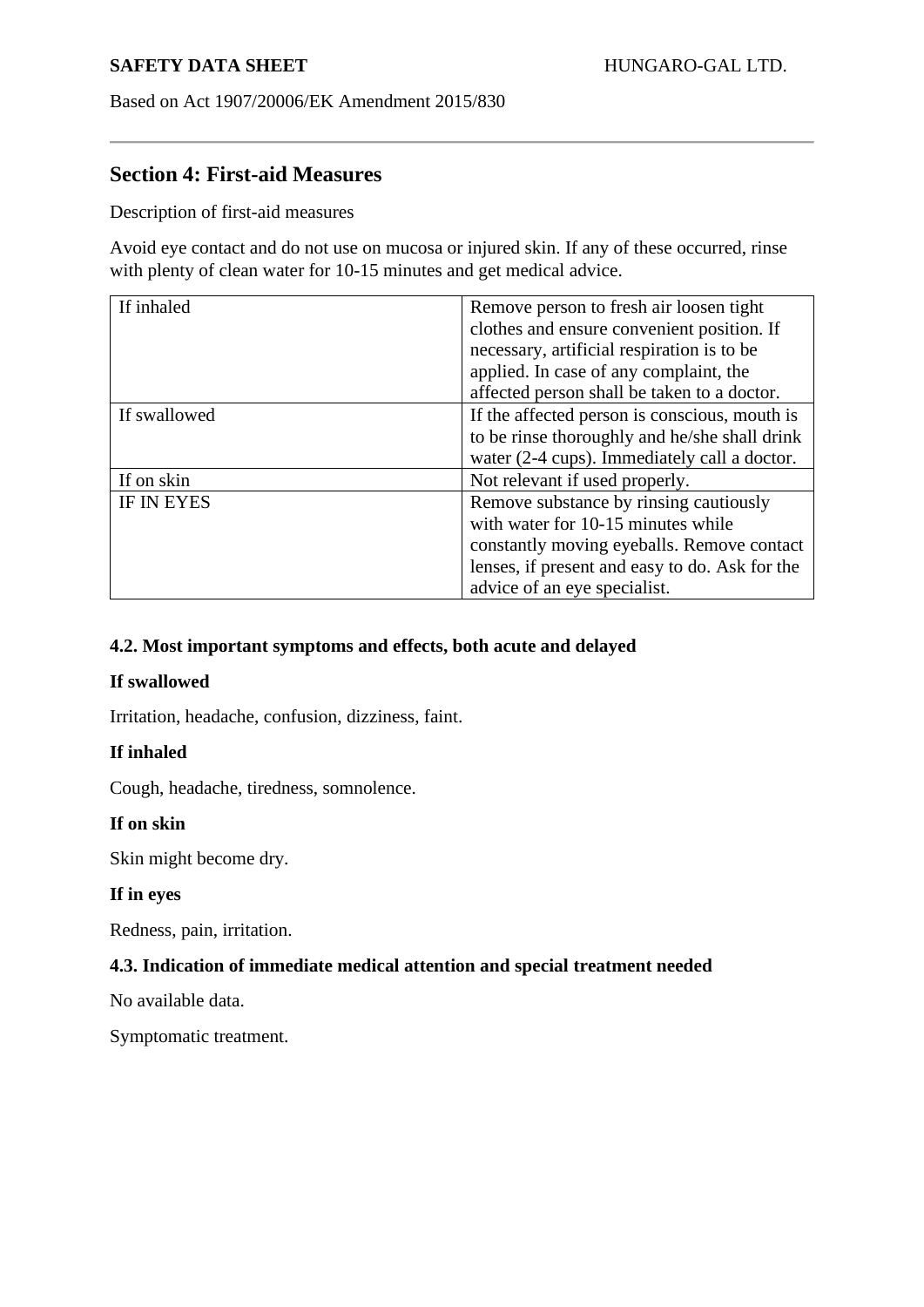## **SAFETY DATA SHEET** ALCOHOLY **HUNGARO-GAL LTD.**

Based on Act 1907/20006/EK Amendment 2015/830

# **Section 5: Fire-fighting measures**

## **5.1. Extinguishing media**

Suitable extinguishing media: water spray, dry powder, alcohol-resistant foam, carbon dioxide

Unsuitable extinguishing media: large volume water spray

## **5.2. Special hazards arising from the substance or mixture**

Specific hazards during firefighting: no data available

The following combustion products occur: carbon-dioxide, carbon-monoxide, hydrogenchloride

## **5.3. Advice for firefighters**

Protective actions. In case of a big fire in a closed or poorly ventilated room protective clothing and breathing apparatus shall be worn. Liquid resulting from the fight is not to get into the soil, any surface water or drains. Tanks endangered because of the fire are to be removed, if possible.

## **Section 6: Accidental release measure**

### **6.1. Personal precautions, protective equipment and emergency procedures**

On the location of the accident only well-trained workers in proper protective clothing are allowed. Proper ventilation is to be ensured. No smoking, sparks, flames or other sources of ignition near spillage.

## **6.2. Environmental precautions**

Discharge of the substance and its contaminated waste into natural waters, drains or the soil is to be avoided. In case any environmental contamination occur, competent authorities are to be informed immediately.

### **6.3. Methods and material for containment and cleaning up**

Discharge into drains or watercourses is to be avoided by covering the drains.

In case of spillage of a large amount, the spreading of the substance is to be stopped by dams. The substance is to be pumped and the residuals are to be dried with any non-combustible, absorbent material (e.g. dry soil, sand). The generated hazardous waste is to be stored in a labelled, closed container and then disposed of.

When collecting the waste, proper protective clothes is to be worn.

### **6.4. Reference to other sections**

Further information in Sections 8 and 13.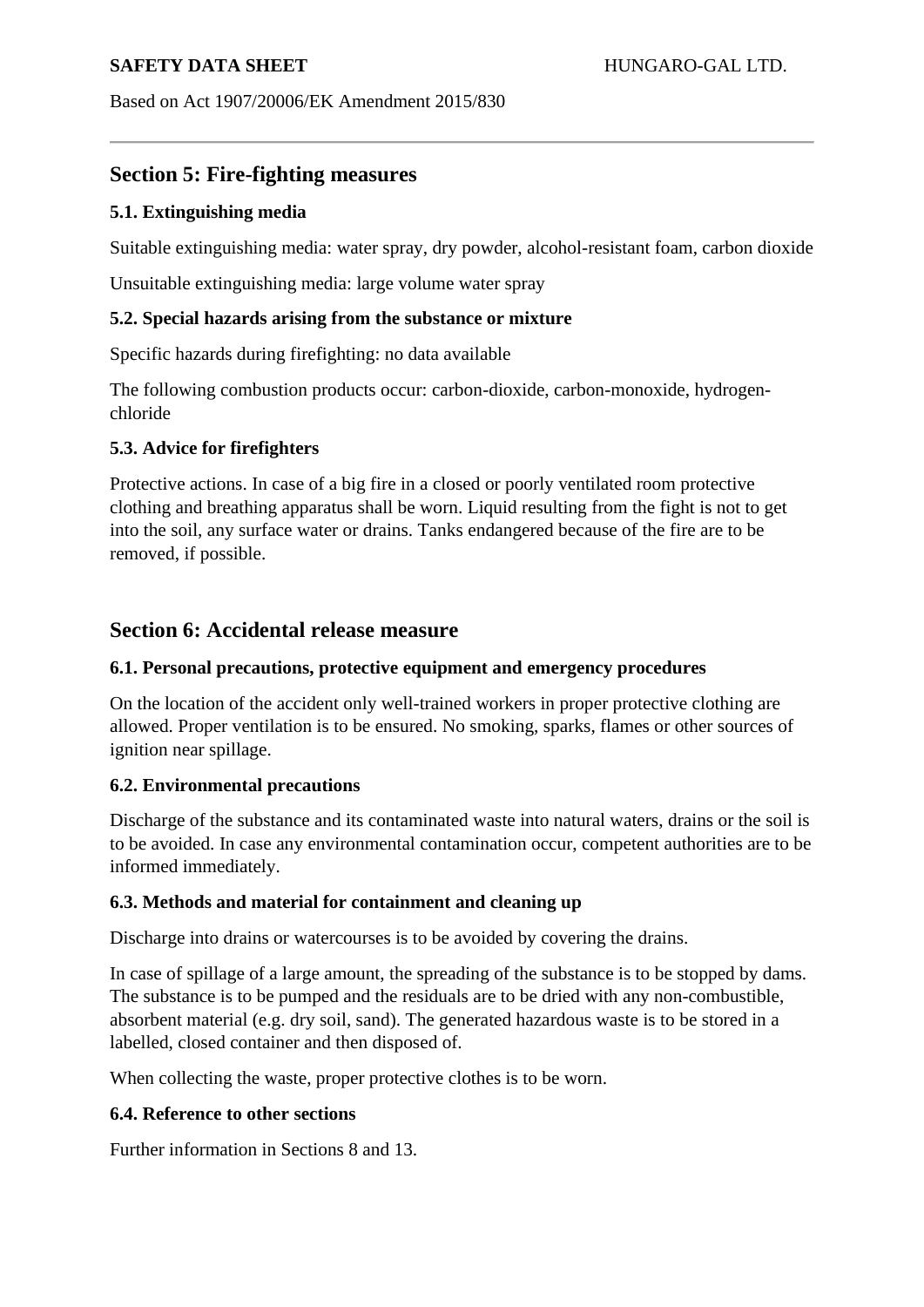Based on Act 1907/20006/EK Amendment 2015/830

# **Section 7: Handling and storage**

## **7.1. Precautions for safe handling**

Avoid contact with skin and eyes other than those specified in the instructions for use. Use only on intact skin.

Contact with the substance, the formation of vapours and inhalation of aerosols shall be avoided.

Standard hygiene procedures are to be followed.

Keep away from heat, sparks, open flame and hot surfaces.

Measures are to be taken to prevent electrostatic charge.

## **7.2. Conditions for safe storage, including any incompatibilities**

Store in tightly closed original container in a dry, cool and well-ventilated place. Keep away from heat and sources of ignition. When opened and after finished usage, close it tightly.

### **7.3. Specific end uses(s)**

The identified uses for this product are detailed in Section 1.2.

# **Section 8: Exposure Controls/personal protection**

### **8.1. Control parameters**

| Ingredient | Exposure limit                                                       |                                                  |                              | Comments    |
|------------|----------------------------------------------------------------------|--------------------------------------------------|------------------------------|-------------|
|            | In accordance with Act 25/2000.(IX.30.) EüM-SZCSM.                   |                                                  |                              |             |
| Ethanol    | Allowed average concentration: 1900 mg/m3                            |                                                  |                              | <b>MSDS</b> |
|            | Allowed peak concentration: 7600 mg/m3                               |                                                  |                              |             |
|            | DNEL and PNEC values (for ethanol):                                  |                                                  |                              |             |
|            |                                                                      | Professionals                                    | Consumers                    |             |
|            | <b>Local toxic effects</b>                                           |                                                  |                              |             |
|            | Acute, inhalation                                                    | DNEL 1900 mg/m <sup>3</sup>                      | DNEL = 950 mg/m <sup>3</sup> |             |
|            | <b>Systematic toxic effects</b>                                      |                                                  |                              |             |
|            | Chronic, oral                                                        |                                                  | $DNEL = 87 mg/kg/day$        |             |
|            | Chronic, dermal                                                      | $DNEL = 343 mg/kg/day$                           | $DNEL = 206$ mg/kg/day       |             |
|            | Chronic, inhalation                                                  | DNEL = 950 mg/m <sup>3</sup>                     | DNEL = 114 mg/m <sup>3</sup> |             |
|            | Environmental-protection aim                                         |                                                  |                              |             |
|            | Fresh water PNEC = $0.96$ mg/l                                       |                                                  |                              |             |
|            |                                                                      | Sediment (Fresh water) PNEC = 3,6 mg/kg sediment |                              |             |
|            | Marine water PNEC = 0,79 mg/l                                        |                                                  |                              |             |
|            | Wastewater manager microorganisms PNEC = 580 mg/l                    |                                                  |                              |             |
|            | Soil (agricultural) PNEC = 0,63 mg/kg soil                           |                                                  |                              |             |
|            |                                                                      |                                                  |                              |             |
| Hydrogen   | <b>MSDS</b><br>Occupational exposure limit in air:                   |                                                  |                              |             |
| peroxide   | Does not contain any substance that has occupational exposure limit. |                                                  |                              |             |
|            | Biological exposure limit                                            |                                                  |                              |             |
|            | Unknown                                                              |                                                  |                              |             |
|            | DNELs: (Derived no-effect level (for human health):                  |                                                  |                              |             |
|            | Unknown                                                              |                                                  |                              |             |
|            | PNECs: (Predicted no-effect concentration (for environment)):        |                                                  |                              |             |
|            | Unknown                                                              |                                                  |                              |             |

Based on MSDS.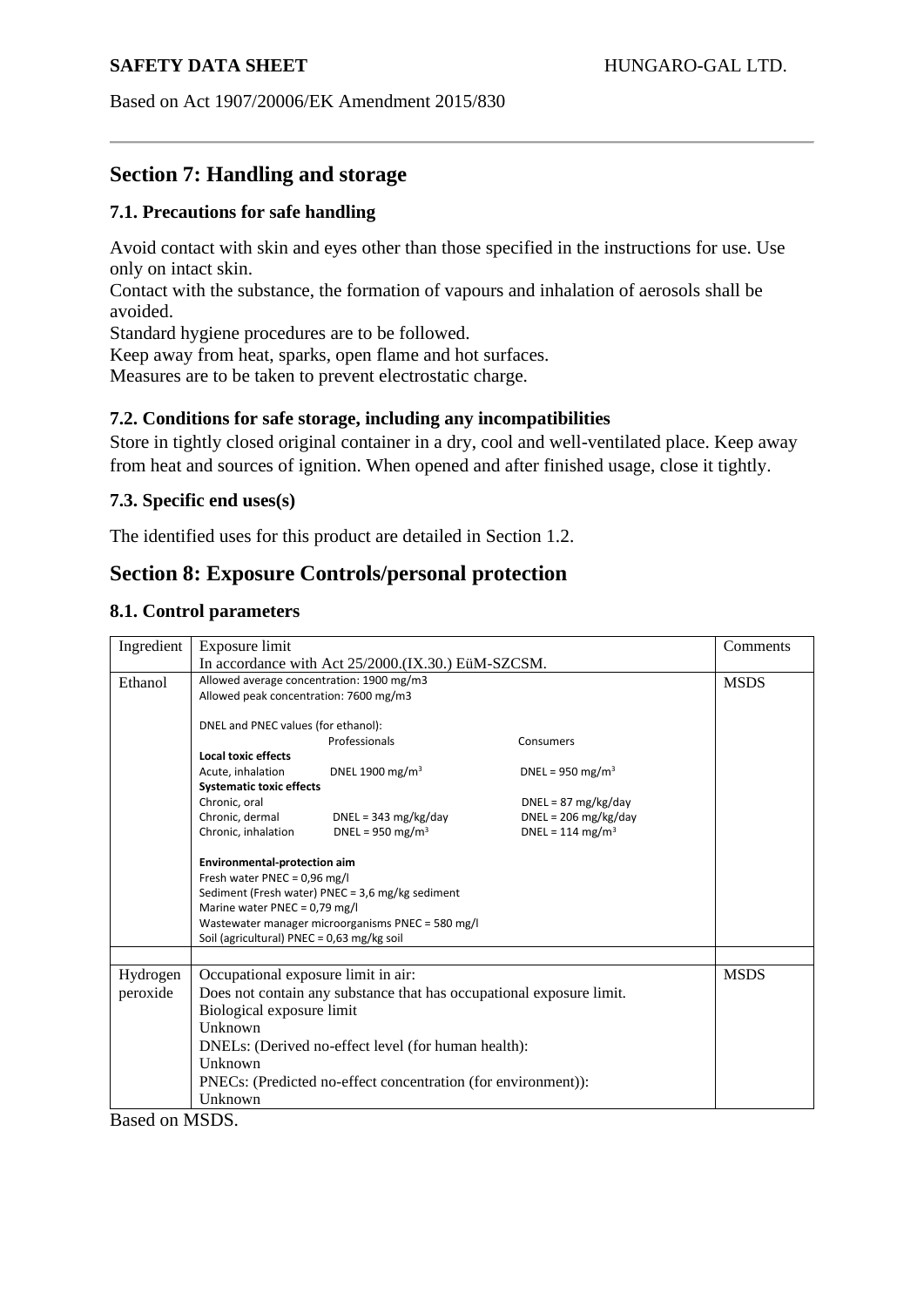Based on Act 1907/20006/EK Amendment 2015/830

## **8.2. Exposure controls**

Protective equipment: Not necessary in case of proper usage of the product.

General protective and hygiene measures: Avoid eye contact, ingestion, or inhalation of vapours of the substance.

# **Section 9: Physical and chemical properties**

## **9.1. Information on basic physical and chemical properties**

| a) Appearance:                                                                                                                                                                                                                                                                                   | colourless, clear solution                                              |
|--------------------------------------------------------------------------------------------------------------------------------------------------------------------------------------------------------------------------------------------------------------------------------------------------|-------------------------------------------------------------------------|
| b) Odour:                                                                                                                                                                                                                                                                                        | slightly characteristic                                                 |
| c) Threshold Odour Number (TON):                                                                                                                                                                                                                                                                 | Not determined for the mixture.                                         |
| d) pH value:                                                                                                                                                                                                                                                                                     | Not determined for the mixture.                                         |
| e) Melting point/freezing point:                                                                                                                                                                                                                                                                 | Not determined for the mixture.                                         |
| f) Starting boiling point and boiling interval:                                                                                                                                                                                                                                                  | Not determined for the mixture.                                         |
| g) Flash point:                                                                                                                                                                                                                                                                                  | Not determined for the mixture.                                         |
| h) Evaporation speed: not applicable                                                                                                                                                                                                                                                             | Not determined for the mixture.                                         |
| i) Flammability (solid, gas):                                                                                                                                                                                                                                                                    | Not applicable.                                                         |
| j) Upper/lower flammability or explosive limits:                                                                                                                                                                                                                                                 | Not applicable.                                                         |
| k) Vapour pressure:                                                                                                                                                                                                                                                                              | Not determined for the mixture.                                         |
| l) Vapour density:                                                                                                                                                                                                                                                                               | Not applicable.                                                         |
| m) Relative density:                                                                                                                                                                                                                                                                             | ~0.81 g/cm <sup>3</sup>                                                 |
| n) Solubility:                                                                                                                                                                                                                                                                                   | Free soluble with water.                                                |
| o) Partition coefficient (n-octanol/water, 20°C):                                                                                                                                                                                                                                                | $logKow = -0.35$                                                        |
| p) Autogenous ignition temperature:                                                                                                                                                                                                                                                              | 363 °C                                                                  |
| q) Decomposition point:                                                                                                                                                                                                                                                                          | Not determined for the mixture.                                         |
| r) Viscosity:                                                                                                                                                                                                                                                                                    | $1.2 \text{ mPa}$ *s                                                    |
| s) Explosive properties:                                                                                                                                                                                                                                                                         | Not explosive, but its vapour can form an<br>explosive mixture with air |
| t) Oxidative properties:                                                                                                                                                                                                                                                                         | Not oxidative.                                                          |
| 9.2. Further information                                                                                                                                                                                                                                                                         |                                                                         |
| $\mathbf{r}$ and $\mathbf{r}$ and $\mathbf{r}$ and $\mathbf{r}$ and $\mathbf{r}$ and $\mathbf{r}$ and $\mathbf{r}$ and $\mathbf{r}$ and $\mathbf{r}$ and $\mathbf{r}$ and $\mathbf{r}$ and $\mathbf{r}$ and $\mathbf{r}$ and $\mathbf{r}$ and $\mathbf{r}$ and $\mathbf{r}$ and $\mathbf{r}$ and |                                                                         |

No further information is available.

# **Section 10: Stability and reactivity**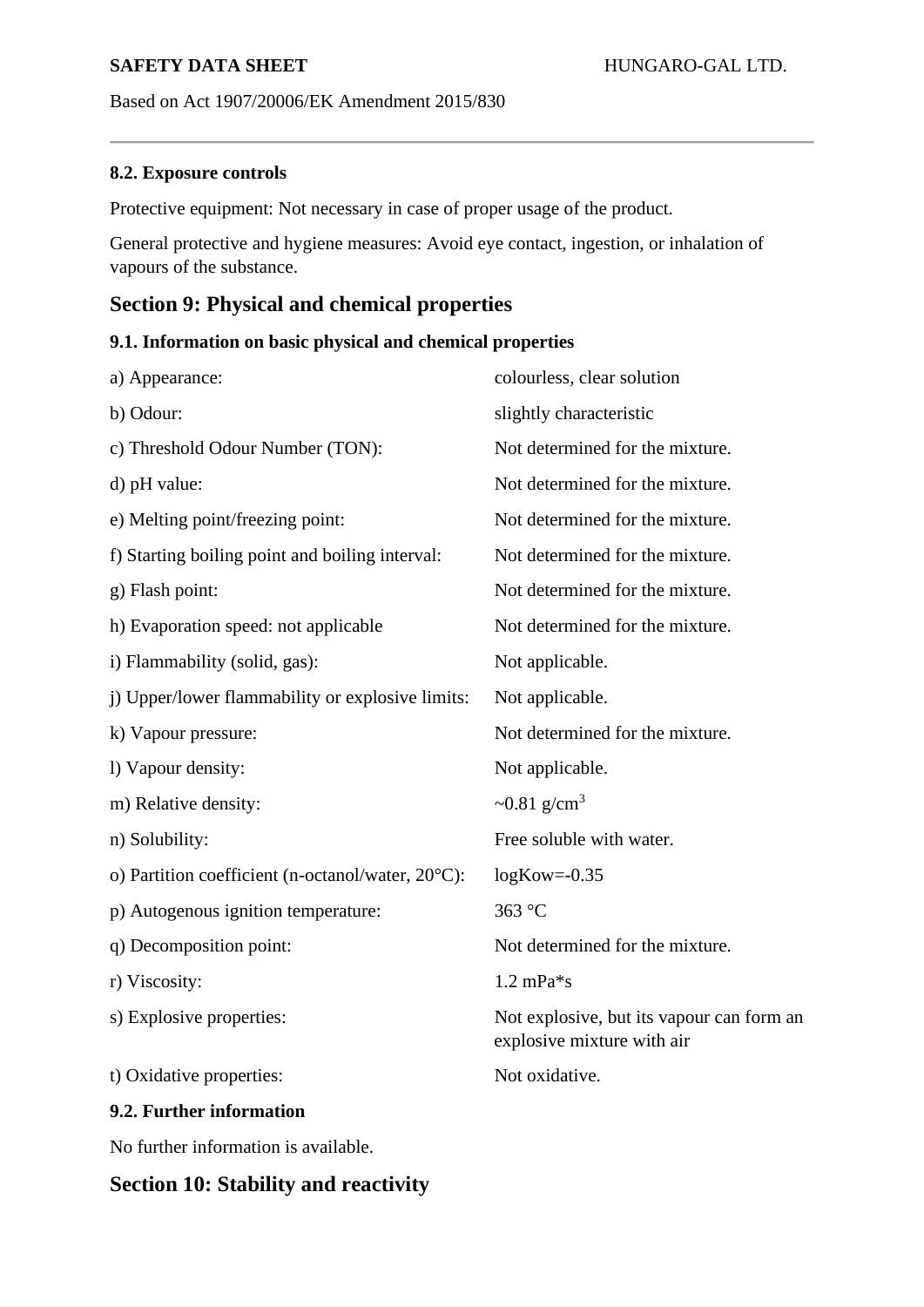Based on Act 1907/20006/EK Amendment 2015/830

### **10.1. Reactivity**

Ethanol reacts violently with strong oxidising and reducing agents, acids, anhydrous acids, alkaline metals and peroxides.

The vapour of the substance can form an explosive mixture with air.

### **10.2. Chemical stability**

When handled properly and stored at the prescribed temperature and under the prescribed circumstances it is known to be stable.

### **10.3. Dangerous reactions**

When stored and handled under proper circumstances, the possibility for any dangerous reaction is unknown.

### **10.4. Circumstances to avoid**

Keep away from sunshine, heat, sparkles, open flames and hot surfaces.

Measures are to be taken to prevent electrostatic charge.

## **10.5. Incompatible substances**

Unknown when handled and stored properly.

## **10.6. Dangerous decomposition products**

Unknown when handled and stored properly.

# **Section 11: Toxicological information**

No toxicological tests on this product were performed. Its classification for human health is considered only based on its compounds, toxicity data of each component, so all the given concentrations, classifications in Section 3, furthermore the specifications for concentration limits of Act 1272/2008/EK.

The product has physical danger, as it is flammable.

### **11.1. Information on toxicological effects**

| a) acute toxicity                   | Based on available data, the classification |
|-------------------------------------|---------------------------------------------|
|                                     | criteria are not met.                       |
| b) skin corrosion/skin irritation   | Based on available data, the classification |
|                                     | criteria are not met.                       |
| c) severe eye damage/eye irritation | It causes severe eye damage (H318);         |
|                                     | it causes severe eye irritation (H319).     |
| d) respiratory or skin sensibility  | Based on available data, the classification |
|                                     | criteria are not met.                       |
| e) germ cell mutagenicity           | Based on available data, the classification |
|                                     | criteria are not met.                       |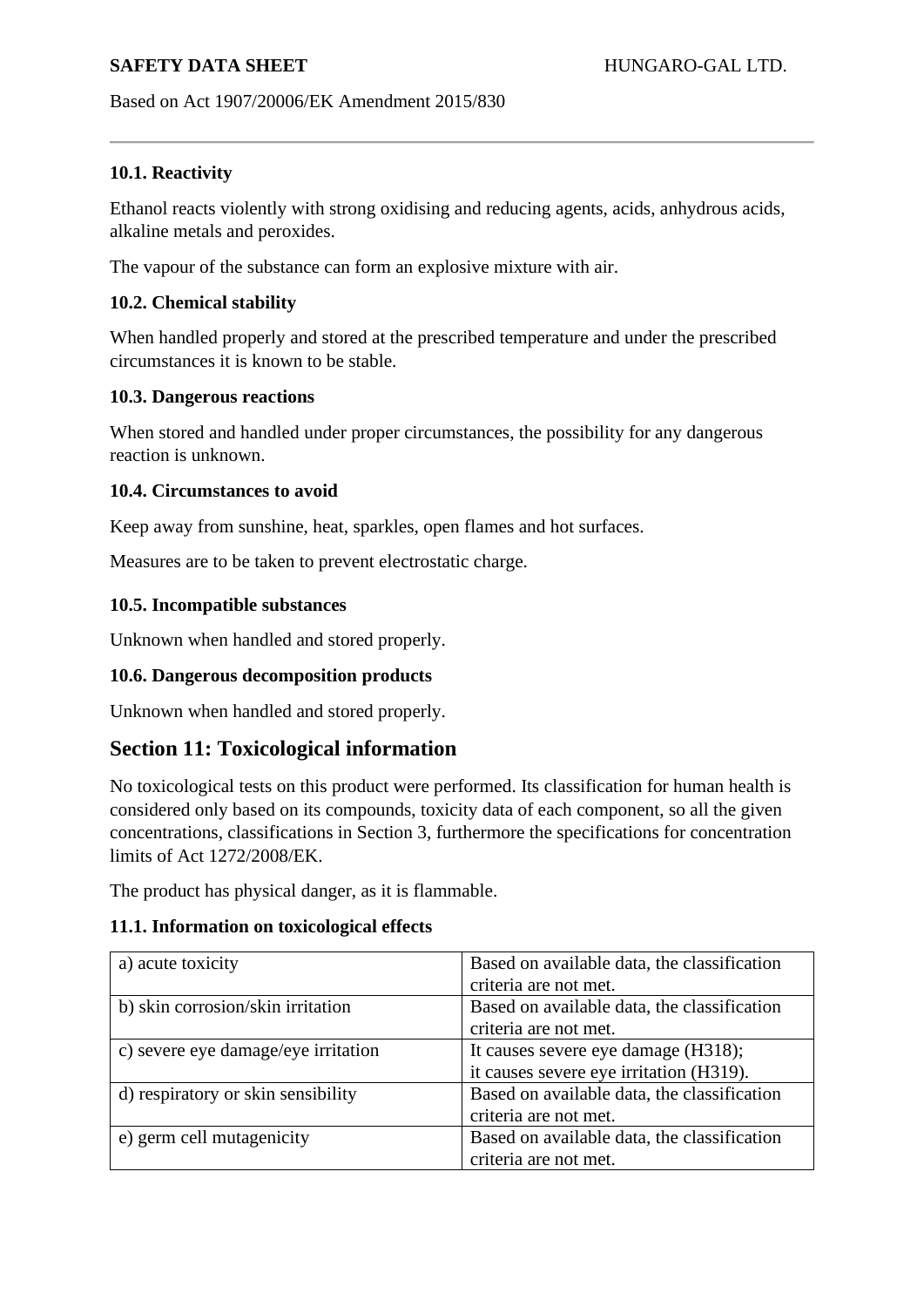### Based on Act 1907/20006/EK Amendment 2015/830

| f) carcinogenicity                             | Based on available data, the classification |
|------------------------------------------------|---------------------------------------------|
|                                                | criteria are not met.                       |
| g) reproduction toxicity                       | Based on available data, the classification |
|                                                | criteria are not met.                       |
| h) specific target organ toxicity (STOT)       | Based on available data, the classification |
| after single exposure                          | criteria are not met.                       |
| i) specific target organ toxicity (STOT) after | Based on available data, the classification |
| multiple exposure                              | criteria are not met.                       |
| j) aspiration hazard                           | Based on available data, the classification |
|                                                | criteria are not met.                       |

# **Section 12: Ecological information**

No ecological tests on this product were performed. Its classification is considered only based on its compounds, data of each component, so all the given concentrations, classifications in Section 3, furthermore the specifications for concentration limits of Act 1272/2008/EK. The product is not classified as an ecological hazardous substance.

## **12.1 Toxicity**

| Ethanol: | LC50 (fish, 24 h): $11200 \text{ mg/l}$                         |
|----------|-----------------------------------------------------------------|
|          | EC10/LC10 or NOEC for freshwater invertebrates: 9.6 mg/l (48 h) |
|          | EC10/LC10 or NOEC for freshwater algae: 11.5 mg/l (4 days)      |

## **12.2. Persistence and decomposability**

Ethanol: Easily biodegradable, not accumulative in the environment.

Hydrogen peroxide: Unknown.

### **12.3. Bioaccumulation properties**

| Ethanol: | Not bioaccumulative.            |
|----------|---------------------------------|
|          | $log$ Kow $-0.35$               |
|          | <b>BCF: 3.2</b>                 |
| Product: | Not determined for the product. |

### **12.4. Mobility in soil**

Ethanol: Very volatile, evaporates easily from the surface of the ground.

Hydrogen peroxide: Avoid discharge into the soil or drains.

Product: Not determined for the product.

## **12.5. Results of PBT and vPvB assessment**

Not applicable.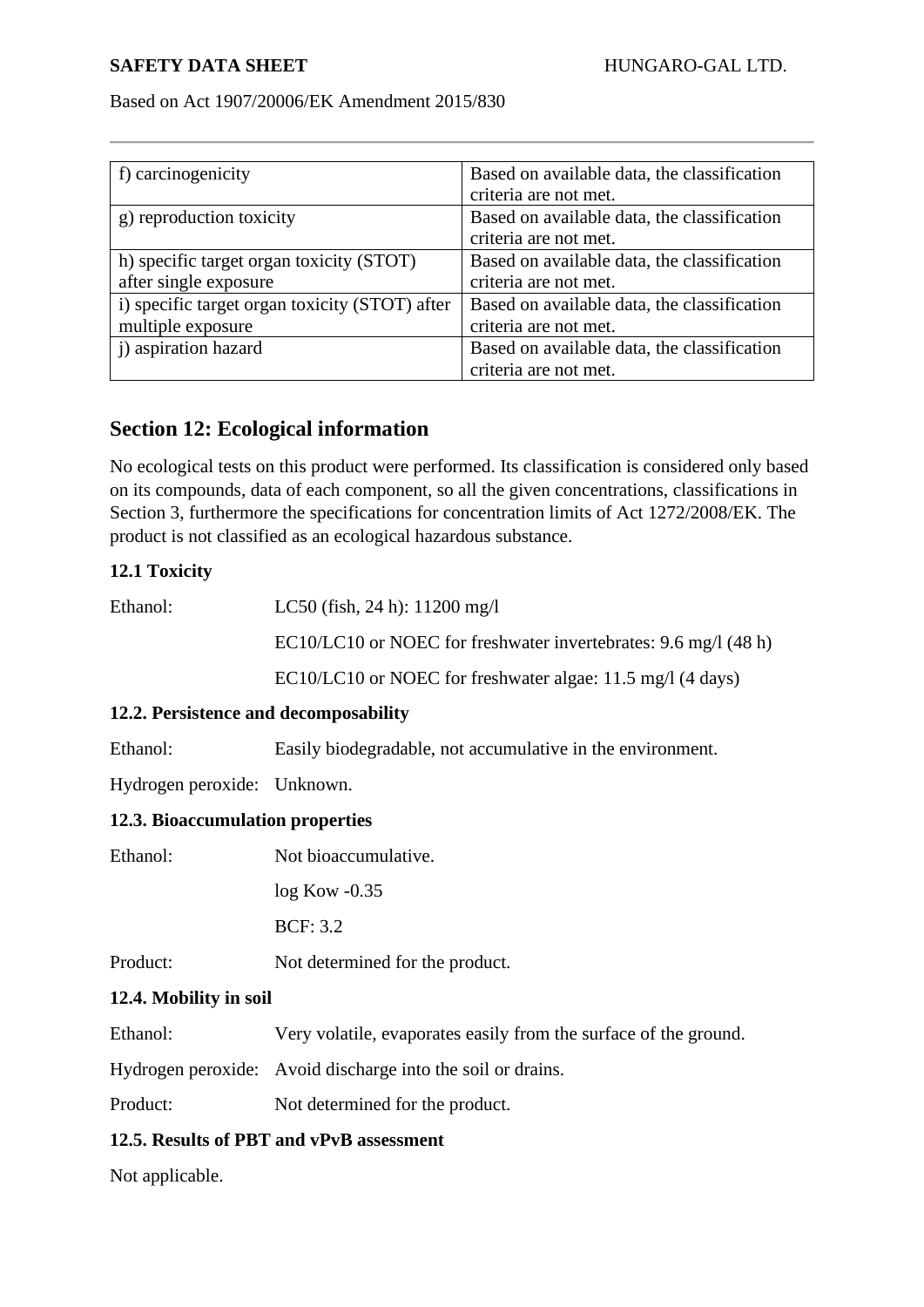Based on Act 1907/20006/EK Amendment 2015/830

## **12.6. Other adverse effects**

None known.

# **Section 13: Disposal considerations 13.1. Waste treatment methods**

Do not allow product, its unused residuals or its package to reach ground water, sewage system or soil.

The empty bottle can be recycled after rinsing and can be treated as municipal waste.

Any unused product or untreated package shall be disposed of as hazardous waste.

Disposal of empty uncleaned packaging and packaging containing residuals is to be performed in accordance with the current regulations.

Waste code. 15 01 10<sup>\*</sup>: packaging waste containing residues of or contaminated by dangerous substances.

Waste code for empty and cleaned, rinsed packaging material: 15 01 02 plastic packaging waste.

## **Section 14: Transport information**

## **14.1. UN number: 1170**

## **14.2. UN proper shipping name**

Ethanol solution

### **14.3. Transport hazard class(es)**

3 (flammable liquid)

### **14.4. Packing group**

II.

## **14.5. Environmental hazard(s)**

No relevant information.

### **14.6. Special precautions for user**

No relevant information.

## **14.7. Bulk shipping according to MARPOL agreement Annex II. and IBC regulation**

Not applicable.

# **Section 15: Regulatory information**

Relevant Community laws and regulations: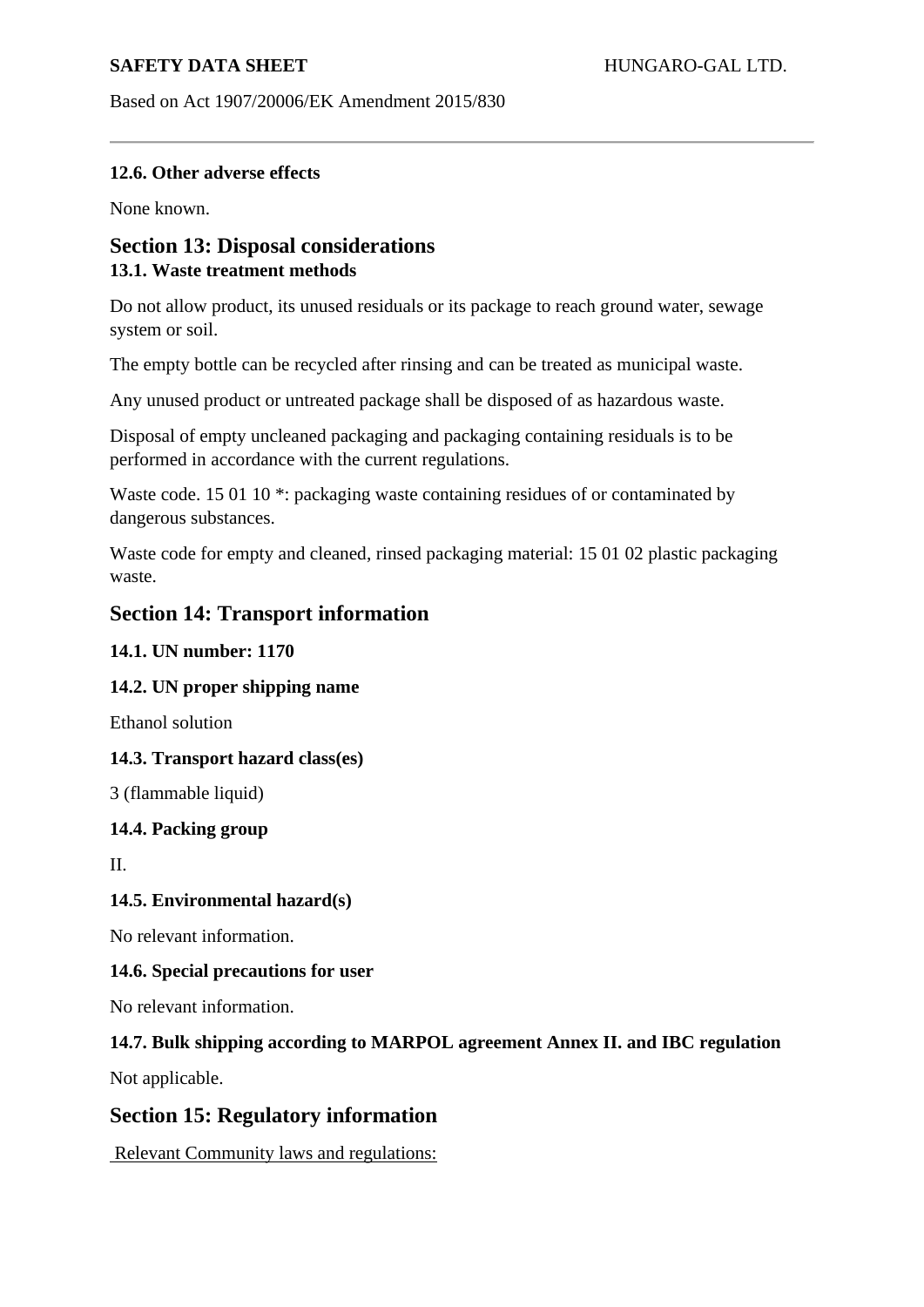Based on Act 1907/20006/EK Amendment 2015/830

▪ (EC) No 1272/2008 Regulation on Classification, Labelling and Packaging of substances and mixtures (CLP Regulation)

▪ (EC) No 1907/2006 Regulation on the Registration, Evaluation, Authorization and Restriction of Chemicals (REACH)

▪ (EC) No 830/2015 Amendment of Regulation of the European Parliament and of the Council

▪ (EU) 528/2012 Regulation on the marketing and use of biocidal products

Relevant Hungarian laws and regulations:

▪ XXV. Act on Chemical Safety

▪ 44/2000 (XII.27.) EüM Decree on the detailed rules of certain procedures and activities related to dangerous substances and dangerous preparations

▪ 38/2003. (VII.7.) ESzCsM-FVM-KvVM joint decree on the conditions for the production and placing on the market of biocidal products

- 25/2000 (IX.30.) EüM-SzCsM Joint Decree on the chemical safety of workplaces
- XLIII of 2000. Act on Waste Management
- 16/2001. (VII.18.) KöM decree on the list of wastes

▪ 98/2001. (VI.15) Government Decree on the conditions for carrying out activities related to hazardous waste

▪ CLXXXV of 2012. Waste Act

▪ 442/2012. (XII. 29.) Government Decree on packaging and waste management activities related to packaging waste

▪ 72/2013. (VIII.27.) VM decree on the list of wastes

### **15.2. Chemical safety assessment**

No chemical safety assessment was made for the product.

# **Section 16: Other information**

Explanation of abbreviations and acronyms used in the safety data sheet:

ETTSZ: Toxicology Information Service (Egészségügyi Toxikológiai Tájékoztató Szolgálat)

CAS: Chemical Abstracts Service

LC50: Lethal concentration 50%

EC50 Effective concentration 50%

LD50 Lethal dose 50%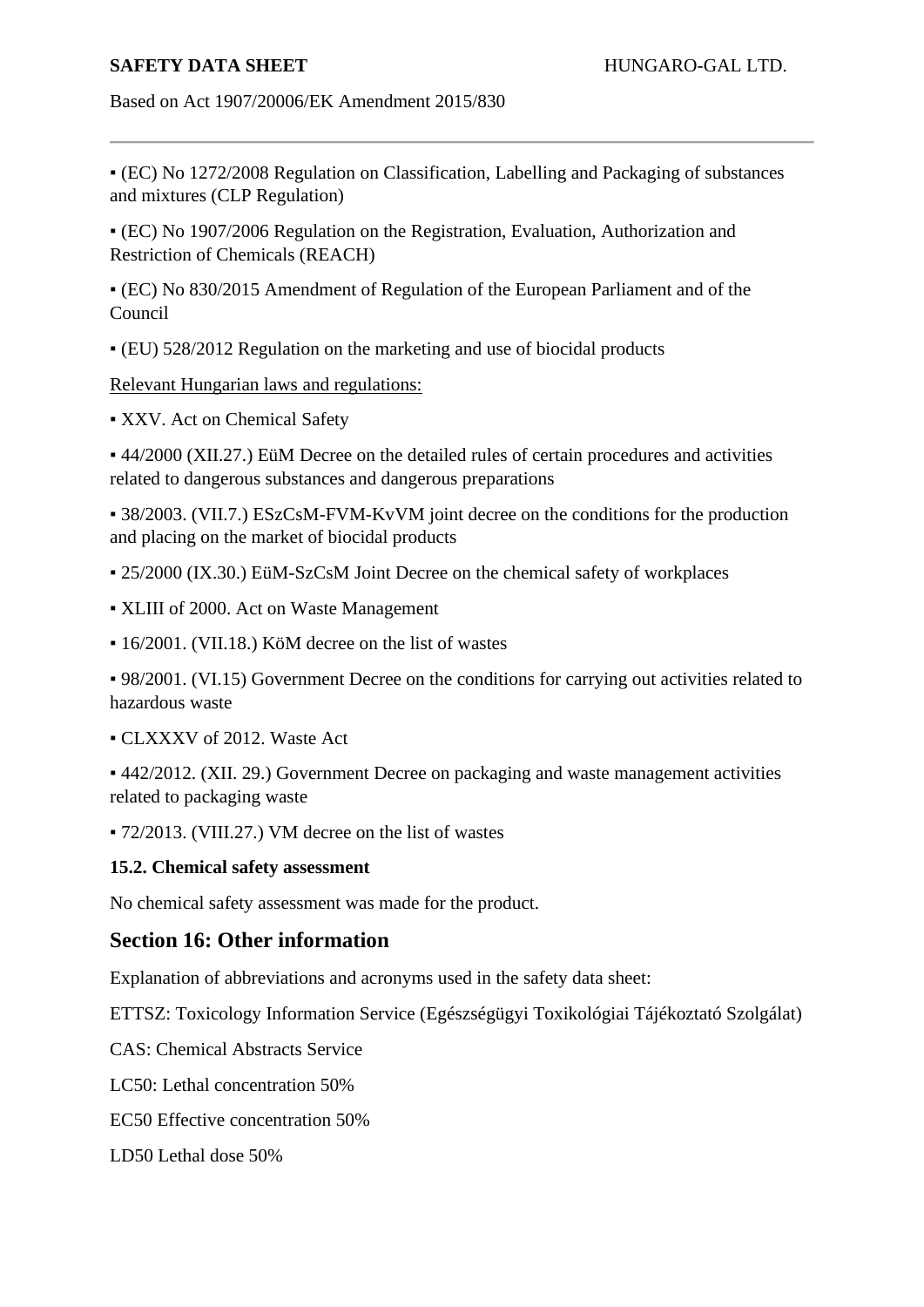Based on Act 1907/20006/EK Amendment 2015/830

NOAEL: No Observed Adverse Effect Level

NOAEC: No Observed Adverse Effect Concentration

Log Pow: Octanol-water partition coefficient (Kow)

PBT: Persistent, Bioaccumulative, Toxic

vPvB: very Persistent, very Bioaccumulative

UN: United Nations Number

Flam. Liq.: Flammable liquid

Ox Liq.: Oxidative liquid

Eye Dam: Eye damage

Eye Irrit: Eye irritation

Skin Corr.: skin corrosion

### **Full text of H statements**

H225 Highly flammable liquid and vapour.

H302 Harmful if swallowed.

H318 Causes serious eye damage.

H319 Causes serious eye irritation.

H271 May cause fire or explosion; strong oxidiser.

H332 Harmful if inhaled.

H314 Causes severe skin burns and eye damage.

### **Precautionary statements:**

P101 If medical advice is needed, have product container or label at hand.

P102 Keep out of reach of children.

P210 Keep away from heat, hot surfaces, sparks, open flames and other ignition sources. No smoking.

P403+P235 Store in a well-ventilated place. Keep cool.

P305 + P351 + P338 + P310 IF IN EYES: Rinse cautiously with water for several minutes. Remove contact lenses, if present and easy to do. Continue rinsing. Immediately call a POISON CENTER/doctor/ …

P501- Dispose of contents/container according to … 225/2015. (VIII.7.) Gov. Decree, and 72/2013. (VIII.27.) VM regulation.